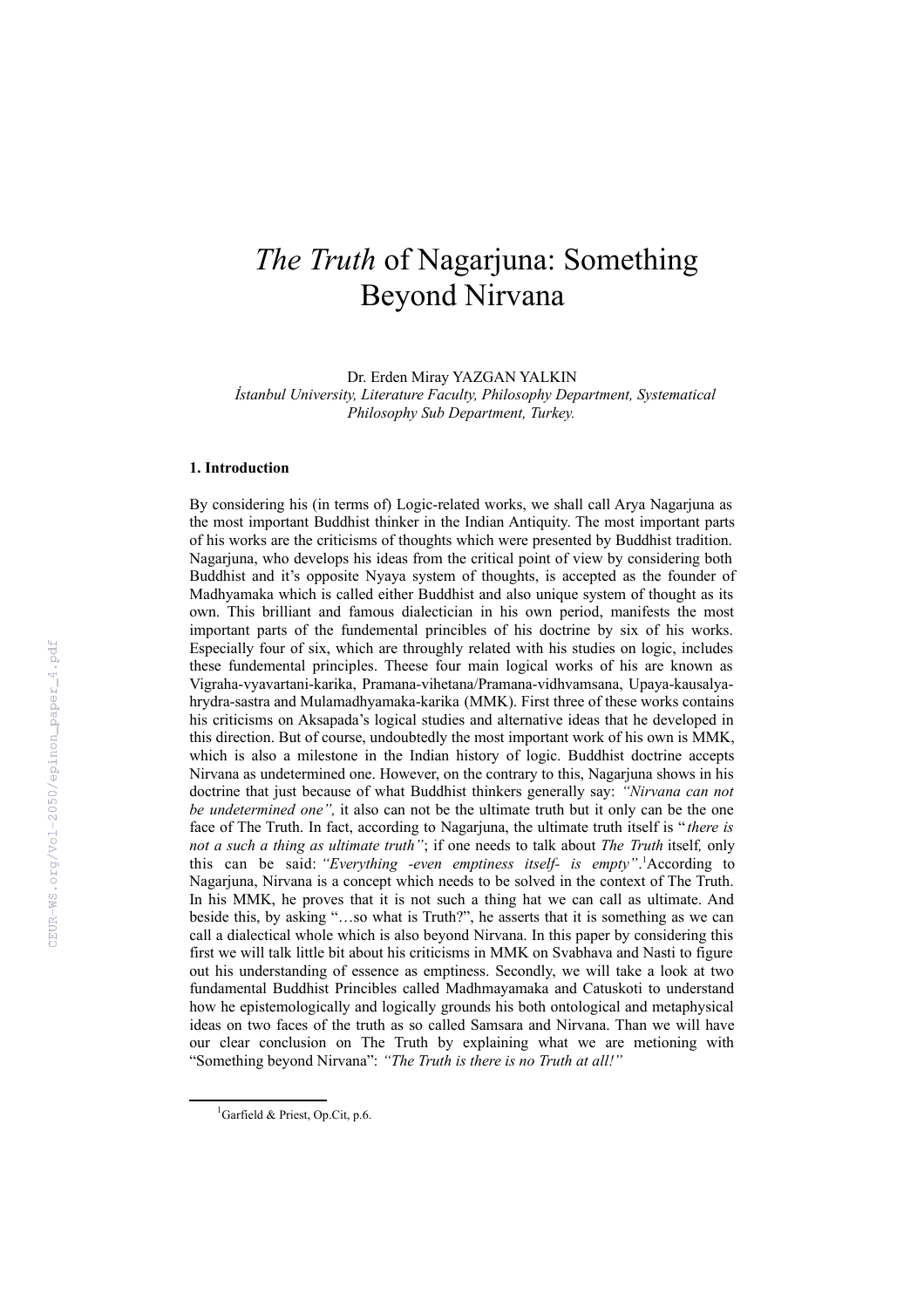## **2. Conclusion**

According to Nagarjuna Nirvana which was advised by Buddha as absolute Truth is sunyata (emptiness).<sup>[2](#page-1-0)</sup> Nagarjuna defends that for understanding of the subject sunyata (emptiness) first it must be make clear and comprehend that what sunya (being empty) is. As it was mentioned before one by one every being, even emptiness itself is empty.<sup>[3](#page-1-1)</sup> Here what means by *empty* is something not being in something, being empty concern of being non-exist. As stated in Nagarjuna, this thing which is not being exist in other thing itself is svabhava (substance).<sup>[4](#page-1-2)</sup> Shortly by Nagarjuna being empty be identified as not including substance in itself. In this direction Nagarjuna asserts in his MMK that non-of the beings have substances in themselves.<sup>[5](#page-1-3)</sup> In line with Nyaya doctrine svabhava is something that does not depend on anything or occur, non-changeable, nonconceptual, non-comprehensible, stable, ineffable something which does not contains any varieties.<sup>[6](#page-1-4)</sup> According to Nagarjuna just because of that it is not possible to say anything about its existency. So, no bhavas (beings) includes svabhavas.[7](#page-1-5)As Nagarjuna mentions, being empty does not mean non existency at all.<sup>[8](#page-1-6)</sup> Emptiness itself is the cause of interdepended existency.<sup>[9](#page-1-7)</sup> Nagarjuna says that every being does asset win in some determined relations between each other. In other way to put this, everything co-arise contingently and dependently to eachother<sup>[10](#page-1-8)</sup> These conditional situations do appear as qualities, reasons, results, and etc.<sup>[11](#page-1-9)</sup> Every being does come to being with some qualities and combined between each other.

Nagarjuna explains this situation in the frame of Madhmayamaka (absolute middle/middle way) as everything (every bhavas) being asset win independently from svabahva (substance) but inter-related with other beings. This also means that the whole only assets win with particles (pieces) by principle of interdependent existency (that is contingently and dependently co-arisen (svabhava /essence)) and vice versa. [12](#page-1-10) This interdependent existence means that no being that does not have substance (svabhava) could exist independently from each other. On account of being empty, every being are equal to each other in terms of ontology.<sup>[13](#page-1-11)</sup> These every equal beings

<span id="page-1-7"></span><sup>9</sup>Ibid

<span id="page-1-0"></span><sup>2</sup> Priest, "Nāgārjuna's Mulamadhyakamakarika", p. 132.; Satischandra, Op.Cit, p. 252.

<span id="page-1-1"></span> $3$ Garfield & Priest, "Nagarjuna and The Limits of Thought", p. 6.

<span id="page-1-2"></span><sup>4</sup>Westerhoff, Op.Cit, p. 19.

<span id="page-1-3"></span><sup>&</sup>lt;sup>5</sup> Priest, "Nāgārjuna's Mulamadhyakamakarika", p. 130; Garfield & Graham, "Nagarjuna and The Limits of Thought", p. 6; Satischandra, Op.Cit, p. 254.

<span id="page-1-4"></span><sup>&</sup>lt;sup>6</sup>Richard Hubert Jones, "The Nature and Function of Nāgārjuna's Arguments", Philosophy East and West, Vol. 28, No. 4, University of Hawaii Press, Oct., 1978, p.488; Robinson, Op.Cit, p. 326.

<span id="page-1-5"></span> $7Robinson$ , Op.Cit, p. 325-331, 326; Westerhoff, Op.Cit, p. 24.

<span id="page-1-6"></span><sup>8</sup>Garfield, Op.Cit, p. 6.

<span id="page-1-8"></span><sup>&</sup>lt;sup>10</sup>Robinson, Op.Cit, p. 326; Garfield & Priest, "Nagarjuna and The Limits of Thought", p.6.

<span id="page-1-9"></span><sup>11</sup>Priest, "Nāgārjuna's Mulamadhyakamakarika", p. 130.

<span id="page-1-10"></span><sup>12</sup>Satischandra, Op.Cit, p.254; Garfield, "Nagarjuna and The Limits of Thought", p. 6.

<span id="page-1-11"></span><sup>13</sup>Priest, "Nāgārjuna's Mulamadhyakamakarika", p. 131.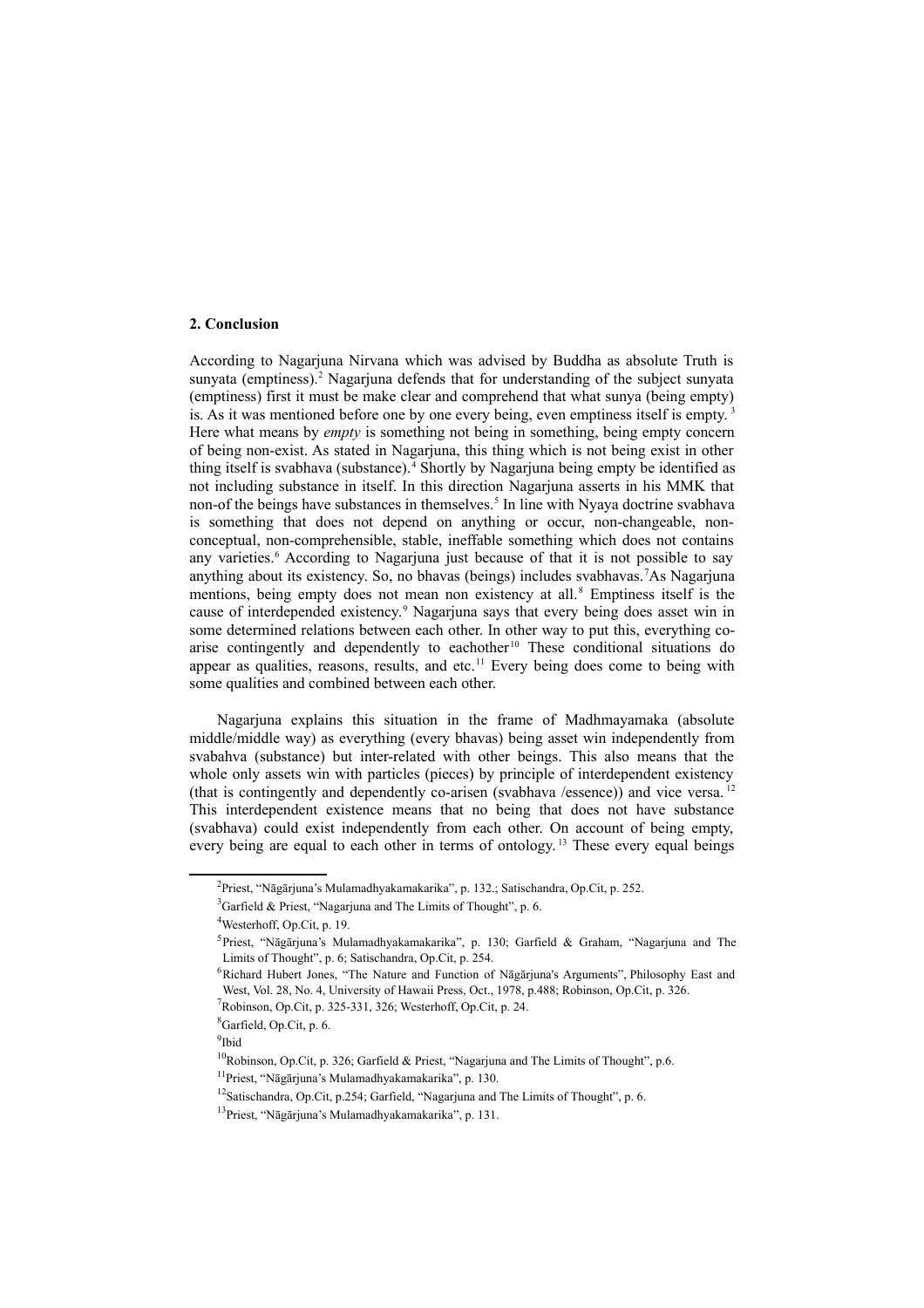does exist because of this principle itself. Nagarjuna gives examples on his ideas of interdependent existency in MMK.[14](#page-2-0) According to him substantiality of spacial qualities of something can not be asserted. And the very reason of this is un-possibility of referring spacial qualities of something without its existence (while it is non-exist). And in the same way it is not possible to talk about something which does not have spacial qualities.<sup>[15](#page-2-1)</sup> As it is understood, according to Nagarjuna the principle of interdependent existency becomes the shape of absolute existency.[16](#page-2-2)In this direction, the absolute existence is existing as being empty that is emptiness (sunyata) itself. By saying *everything -even emptiness itself -is empty* Nagarjuna mentions that the emptiness which he approves as absolute Truth (sunyata) does asset win with this essence which he calls as absolute True. And by saying *the only thing which does not exist is something which is not empty*, he asserts that the only and very Truth is there is no ultimate Truth as absolute truth at all. Yet when we talk about Truth by considering its existency this Truth itself must be empty. And accordance with this essence (sunyata), its (Truth) existency necessitate another being which it can interdependently exist by completing that dualist structure of theirs. <sup>[17](#page-2-3)</sup>

Nagarjuna's explanation of absolute existency as being the principle of interdependent existency and by that mentioning two kinds of existency as being *interdependent* and *absolute* can cause us to think that he comprehends Buddha's doctrine of absolute middle (middle way) as *something does exist or vice versa, but both of them are true anyway*. Thusly Satischandra in his History of Indian Logic<sup>[18](#page-2-4)</sup>says that Nagarjuna asserts and accepts that both of these premises are True and the knowledge is some kind of reality that leads us to some kind of Truth.<sup>[19](#page-2-5)</sup>Absolute middle/middle ways is to see the whole picture as both being and non-being. In this regard, absolute middle/middle way shoudl not understand as something right between extreme ends. As a matter of fact, what is mentioning here is not something like acceptance of the third choice (possibility) between being and non-being. At the same time, by considering absolute middle/middle way it does not mean to avoid these extreme ends and rejecting them. Because absolute middle/middle way which brings all every determination under itself, under one unique whole does not stands beyond these determinations. It is a *unifying principle*. Every particular determination takes their characteristics from this universal *unity.[20](#page-2-6)*Therefore in Nagarjuna's doctrine absolute middle/middle way means avoiding two extreeme ends and arrive at an agreement between them. To say it in other way, it is the cognizance of division of two kinds of satyas (Truths) which stays on the base of its ontological, epistemological and metaphysical sights and the cognizance of unity at this division. Once this division get comprehend as whole (One), Nirvana which is the fundamental element of Buddhism will show itself up to us as absolute Truth.

Nagarjuna, the frame of his madhmayamaka (absolute middle/middle way) Doctrine drow attentions to two Realities which corresponds to comprehension of two

<span id="page-2-0"></span><sup>&</sup>lt;sup>14</sup>Garfield, Op.Cit, p. 149-152.

<span id="page-2-1"></span><sup>&</sup>lt;sup>15</sup>Garfield & Priest, Op.Cit, p. 6.

<span id="page-2-2"></span> $16$ Ibid

<span id="page-2-3"></span> $17$ Ibid, p.7.

<span id="page-2-4"></span><sup>18</sup>Satischandra, Op.Cit, p. 254.

<span id="page-2-5"></span><sup>19</sup>Priest, "Nāgārjuna'sMulamadhyakamakarika", p. 131; Garfiedl & Priest, Op.Cit, p. 6,10.

<span id="page-2-6"></span><sup>&</sup>lt;sup>20</sup>Ibid, p. 251.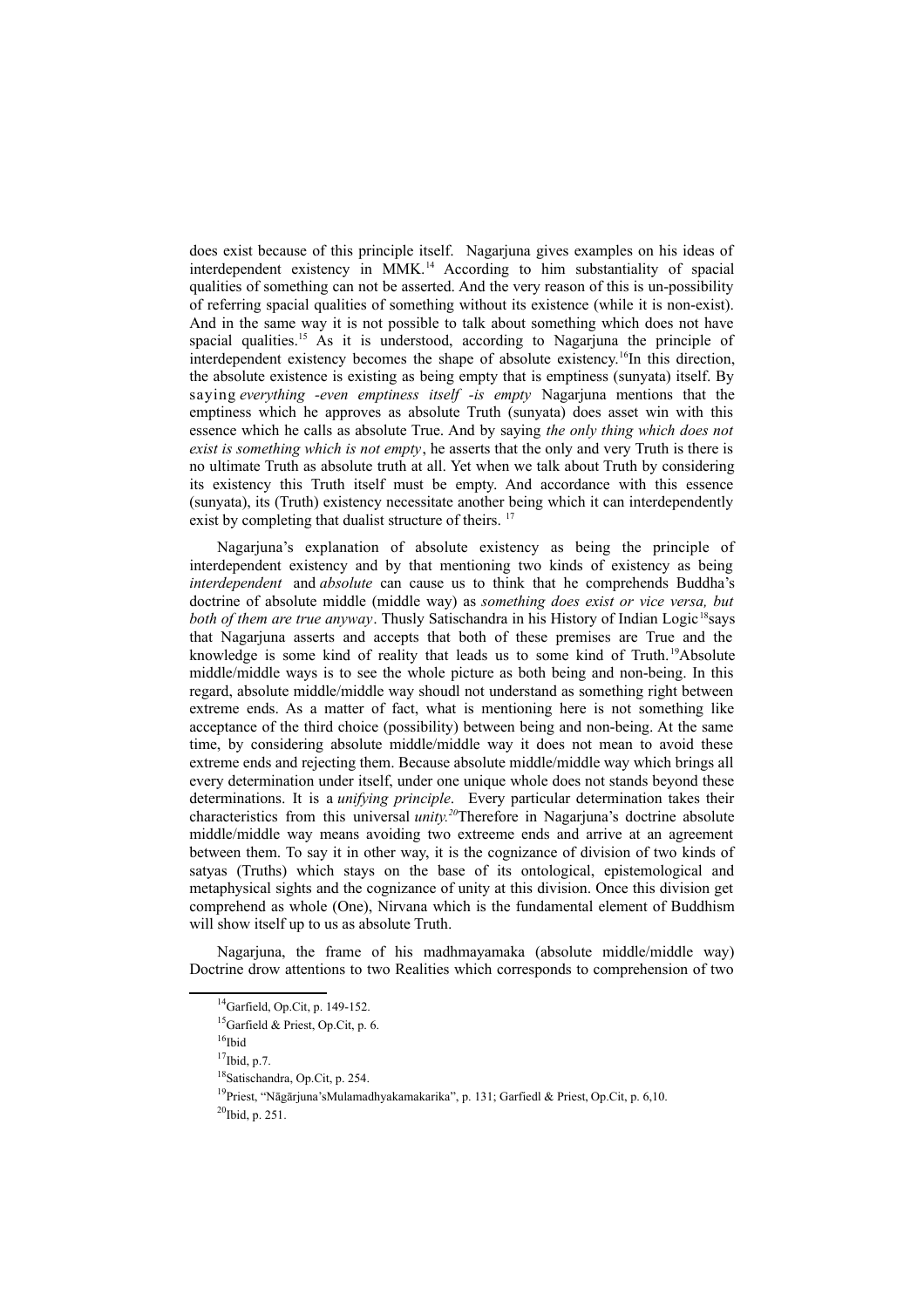Truths and two Truth Values which gives us these Realities.<sup>[21](#page-3-0)</sup> The truths which stays in field of conditional Truths and gives us Conditional Realities are called as Conditional truths (trues). Conditional truths (trues) are all about empirical world (the world in appearance).<sup>[22](#page-3-1)</sup> By more open statement we shall say, the premises which includes knowledges about being or non-beings in combined relations carries these kinds of Truth Values. Conditional Truths (trues) are the Truths (trues) that are adopted in daily life, relative and deceptive time to time. Because of that they never give us absolute Realities and so absolute Truths.[23](#page-3-2)Particular beings which are exist because of absolute being namely conditional beings and related things to their complex relationships are the conditional Truths (trues). These conditional Truths (trues) only gives us conditional realities. In other way to put it conditional beings and conditional true values about them only about conditional realities.<sup>[24](#page-3-3)</sup> Becuase of that Conditional truth values (trues) only helps us to comprehend conditional Truth itself. Conditional Realities conceptually points at the field of conditional Truth. This understanding of Conditional Truth has a very important place in Nagarjuna's system because of the comprehension of absolute Truth that is called Nirvana. Conditional Truth is a step which carries us to hold absolute Truth. In MMK 24:8-10 Nagariuna makes it very clear from Buddha's mouth (as we have mentioned before).<sup>[25](#page-3-4)</sup> According to us, the field of conditional Truth for Nagarjuna is a cyclical field which includes every component of absolute being and presents us some truths (trues) which can help us to comprehend the conditional Truth. This so called the Conditional Truth is the field which we can call as Samsara (which is a very fundamental element of Buddhism again).<sup>[26](#page-3-5)</sup>

According to Nagarjuna knowing Nirvana (the Absolute Truth) is only possible by comprehension of absolute True. The Absolute True is the judgement of -*everything is* empty.<sup>[27](#page-3-6)</sup> On account of this, it is possible to cognize sunyata (emptiness) as absolute True.[28](#page-3-7) In this context sunyata points at the absolute direction of The Truth. As we have mentioned before, emptiness is the absence of svabhava in every particular being.<sup>[29](#page-3-8)</sup> And this emptiness is the principle of interdependent existency itself as absolute being (existency). Absolute being is the *essence* that expresses imperative (necessary) relations between imperative (necessary) beings which Nagarjuna asserts as implicit knowledge adversely to Nyaya's substance in particular beings. Because this essence is something exist in and for itself and for other beings that exist because of it, it has its characteristics as being absolute. Absolute True gives us absolute Reality and thus absolute being (existency). In this respect, absolute reality is essence which is absolute. Nagarjuna, moving from his acceptance of absolute Reality which is put forward by absolute True corresponds to conceptionally the field of absolute Truth, asserts that absolute Truth itself is the emptiness which is absolute as it is.

<span id="page-3-7"></span> $28$ Ibid

<span id="page-3-0"></span><sup>21</sup>Westerhoff, Op.Cit, p. 9; Jones, Op.Cit, p. 495; Garfield & Graham, Op.Cit, p. 4; Jones, Op.Cit, p.495.

<span id="page-3-1"></span> $22$ Garfield & Priest, Op.Cit, p. 5.

<span id="page-3-2"></span><sup>23</sup>Priest, Graham, "Nāgārjuna's Mulamadhyakamakarika", p. 2.

<span id="page-3-3"></span><sup>&</sup>lt;sup>24</sup>Garfield & Priest, Op.Cit, p.7.

<span id="page-3-4"></span><sup>25</sup>Priest, "Nāgārjuna's Mulamadhyakamakarika", p. 131.

<span id="page-3-5"></span><sup>26</sup>Westerhoff, Op.Cit, p. 9.

<span id="page-3-6"></span><sup>&</sup>lt;sup>27</sup>Garfield & Priest, a.g.e., p. 6.; Priest, "Nagarjuna's Mulamadhyakamakarika", p. 4.

<span id="page-3-8"></span><sup>&</sup>lt;sup>29</sup> Robinson. Op.Cit, p. 326. Ruegg, The Literature of the Madhyamaka School of philosophy in India, p.3; Westerhoff, Op.Cit, p. 53.